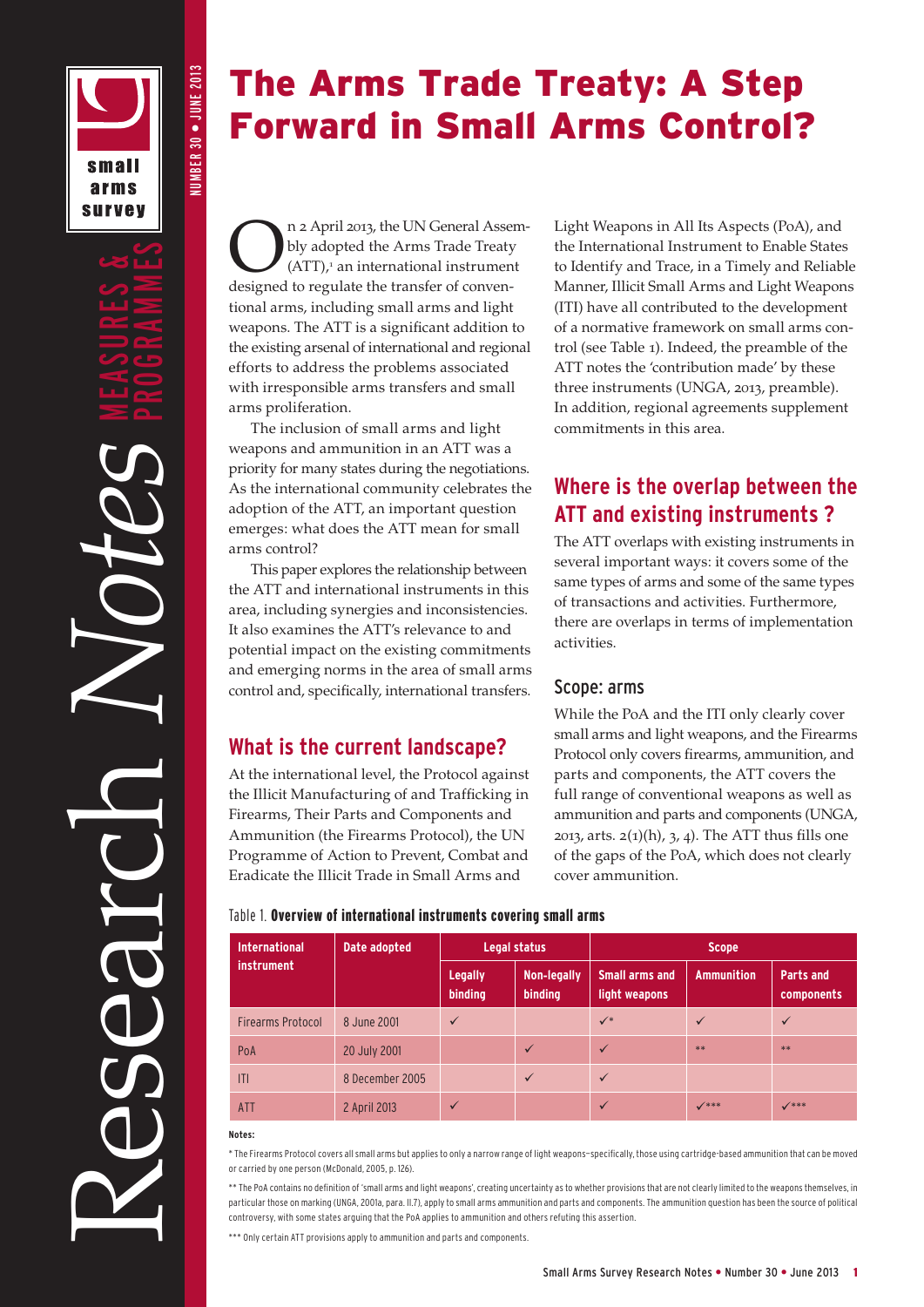#### Figure 1. International instruments: scope regarding transactions<sup>2</sup>



## Scope: transactions

Although the PoA and the Firearms Protocol are narrow in terms of the types of arms they cover, they include a broad range of control measures and activities. In contrast, the ATT covers a broader range of conventional arms but only deals with one main aspect of the control system—international transfers (including export, import, transit or transhipment, and brokering) (see Figure 1). Notably, the Firearms Protocol does not apply to state-to-state transactions or state transfers where national security interests would be prejudiced (UNGA, 2001b, art. 4.2). The ATT, however, contains no such exclusion, and applies to all transfers as defined by the treaty, thus filling one of the gaps of the Firearms Protocol (UNGA, 2013, art. 2.2).

## Implementation

In addition to shared elements of scope, the instruments contain similar or complementary commitments. Some of the ATT commitments closely mimic existing commitments on international transfers (see Table 2). For example, the Firearms Protocol, the PoA, and the ATT all include provisions for regulating the export, import, transit or transhipment, and brokering of arms, as well as commitments to keep records of arms transfers.

In some instances, ATT provisions also help to create benchmarks and elaborate on commitments that lack specificity. For example, the PoA requires states to assess export authorizations in accordance with existing responsibilities under relevant international law, but it does not specify what considera-

tions should be applied—other than the risk of diversion into the illegal trade (UNGA, 2001a, para. II.11). The ATT identifies some of these 'existing responsibilities' and provides a list of the criteria states parties must consider when assessing export authorizations (UNGA, 2013, art. 7.1). The ATT occasionally goes further than existing instruments, for example by including express prohibitions on the transfer of small arms, ammunition, and parts and components in certain circumstances (art. 6).

However, while many ATT provisions complement and even expand on existing commitments, some are inconsistent and others actually dilute established commitments and emerging norms in this area. For example, the ATT provisions on import and transit are littered with qualifying language, whereby states are only required to take measures to regulate imports 'where necessary' (UNGA, 2013, art. 8.2); to take measures to regulate transit 'where necessary and feasible' (art. 9). Such qualifiers are not present in the Firearms Protocol, which is also legally binding.

Furthermore, under the ATT each state party is to take measures to regulate brokering 'pursuant to its national laws' (UNGA, 2013, art. 10); this provision implies that states need not do more than is already being done pursuant to existing national law. Indeed, the ATT merely suggests that such measures *may* include registration *or* brokering authorizations, whereas under the PoA, brokering controls *should* include measures such as registration, licensing, or authorization of brokering transactions *as well as* appropriate

penalties for illicit brokering (UNGA, 2001a, para. II.14). The language and framing of the ATT brokering provisions are reminiscent of those in the Firearms Protocol (UNGA, 2001b, art. 15). Either way, states now have at least<sup>3</sup> three reference points for regulating brokers, each slightly different from the others.

A final example of one of the inconsistencies between the instruments relates to record-keeping. The ITI requires states to keep records of all small arms within their territory 'indefinitely' (to the extent possible), but, at a minimum, records of import and export must be kept for at least 20 years (UNGA, 2005, para. 12). The ATT, however, requires states to keep records of export authorizations or actual exports but only *encourages* them to keep records of small arms that are imported<sup>4</sup> or that transit their territories. Moreover, under the ATT records need only be kept for a minimum of ten years (UNGA, 2013, art. 12), which is consistent with the Firearms Protocol (UNGA, 2001b, art. 7).

## **What impact could the ATT have on small arms control?**

The ATT has contributed several missing pieces to the framework of controls governing the international transfer of small arms, namely express prohibitions on certain types of transfers and specific criteria that must be applied to export licensing decisions. The ATT reinforces certain nationallevel commitments, such as the requirement to establish control systems governing export authorizations, and makes them *legally* binding obligations, which should ostensibly improve states' adherence to and implementation of their commitments.<sup>5</sup> In the context of regulating the *export* of small arms, therefore, the ATT takes small arms transfer controls several steps forward.

However, with respect to other transactions, namely import, transit, and brokering, the political compromises required to reach agreement have left the ATT with a series of provisions that are, in many cases, weaker than existing commitments on small arms transfers agreed more than a decade ago. Worse still, the ATT has taken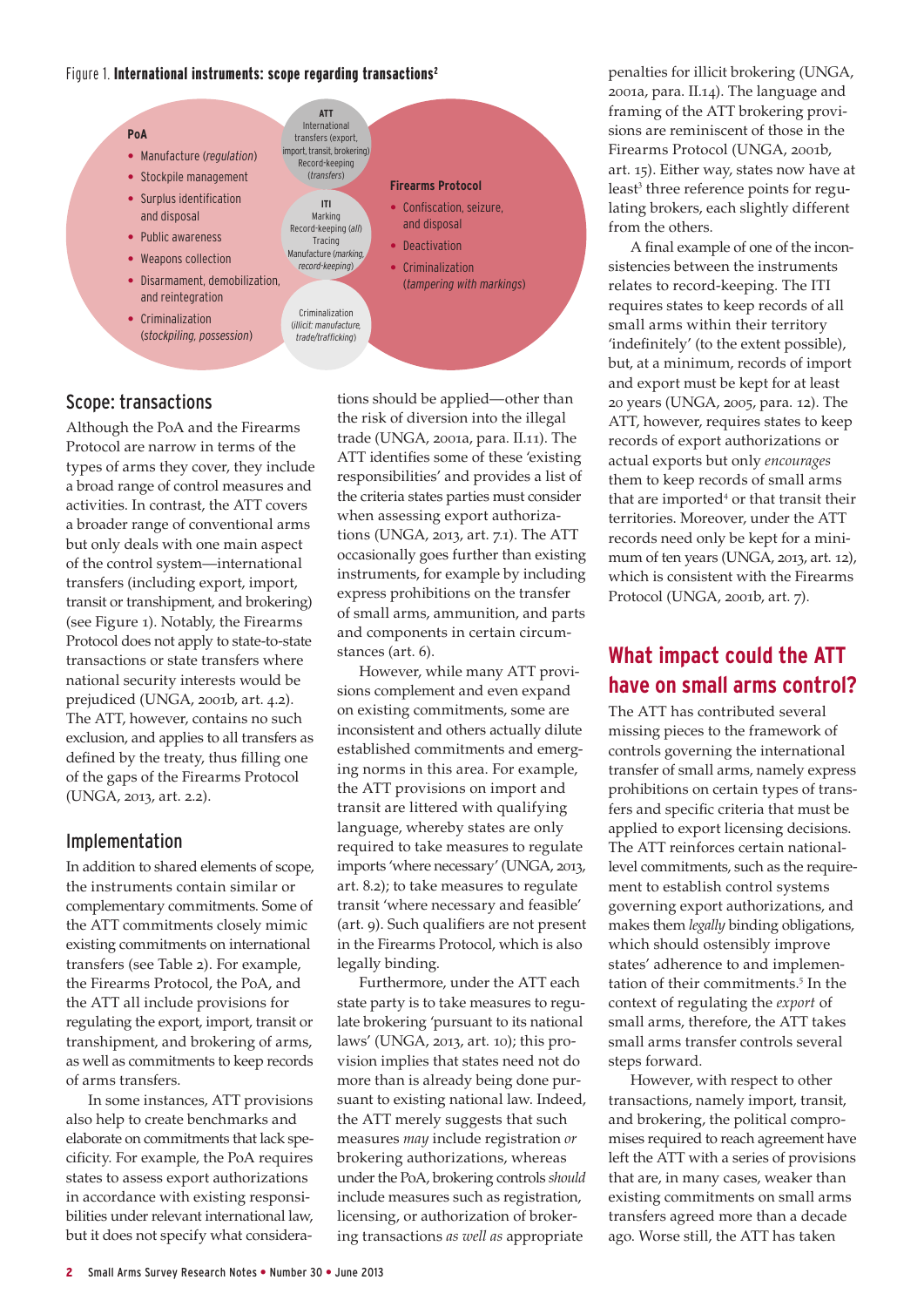#### Table 2. Overview of commitments on international transfers of small arms\*

| <b>Theme</b>                       | <b>Firearms Protocol</b>                                                                                                                                                                                                                                                                                                                                                                                                                                                                                                  | PoA                                                                                                                                                                                                                                                                                              | <b>ATT</b>                                                                                                                                                                                                                                                                                                                                                                                                                                                              |
|------------------------------------|---------------------------------------------------------------------------------------------------------------------------------------------------------------------------------------------------------------------------------------------------------------------------------------------------------------------------------------------------------------------------------------------------------------------------------------------------------------------------------------------------------------------------|--------------------------------------------------------------------------------------------------------------------------------------------------------------------------------------------------------------------------------------------------------------------------------------------------|-------------------------------------------------------------------------------------------------------------------------------------------------------------------------------------------------------------------------------------------------------------------------------------------------------------------------------------------------------------------------------------------------------------------------------------------------------------------------|
| <b>Export</b>                      | . Each state party shall establish or maintain an effective<br>system of export licensing or authorization (art. 10.1).                                                                                                                                                                                                                                                                                                                                                                                                   | • Put in place adequate LRAP to exercise effective control over<br>export (paras. II.2, II.12).<br>• Establish an effective system of export licensing or authorization<br>(para. II.11).                                                                                                        | • Establish and maintain a national control system, including a national control list (art. 5.2).<br>. Establish and maintain national control systems to regulate export of ammunition/munitions (art. 3) and parts<br>and components (art. 4).                                                                                                                                                                                                                        |
|                                    | . No provisions in the Firearms Protocol expressly prohib-<br>iting the export of firearms in specified circumstances.                                                                                                                                                                                                                                                                                                                                                                                                    | • No provisions in the PoA expressly prohibiting the export of small<br>arms in specified circumstances; however, UN member states<br>have undertaken to take appropriate measures, including legal<br>and administrative ones, against activities that violate arms<br>embargoes (para. II.15). | . A state shall not authorize transfers that would: violate UN Security Council and UN Charter obligations (espe-<br>cially arms embargoes) (art. 6.1); violate obligations under international agreements it is party to (art. 6.2); or<br>be used in the commission of genocide, crimes against humanity, grave breaches of the Geneva Conventions,<br>attacks directed against civilians, or other war crimes (art. 6.3).                                            |
|                                    | • There are no provisions in the Firearms Protocol<br>expressly requiring states parties to conduct a risk<br>assessment as part of an export licensing decision.                                                                                                                                                                                                                                                                                                                                                         | • Assess export applications according to strict national regula-<br>tions and procedures that are consistent with international law<br>and that take into account the risk of diversion (para. II.11).                                                                                          | • Assess the potential that weapons: would contribute to or undermine peace and security; could be used to<br>breach international humanitarian law, international human rights law, international conventions, or proto-<br>cols relating to terrorism or transnational organized crime (art. 7.1).<br>. Deny the export if there is an overriding risk of any of these (art. 7.3).                                                                                    |
|                                    | . Verify: (a) importing states have issued import licences<br>or authorizations; and (b) written notice that transit<br>states do not object (art. 10.2).<br>. Documentation must include: place and date of issu-<br>ance, date of expiration, country of export, country of<br>import, final recipient, description and quantity of the<br>items, and transit countries (if relevant) (art. 10.3).<br>• Ensure (within available means) that the authenticity<br>of documents can be verified or validated (art. 10.5). | . Ensure the use of authenticated end-user certificates and effec-<br>tive legal and enforcement measures (para. II.12).                                                                                                                                                                         | • Ensure all authorizations for export are detailed and issued prior to export (art. 7.5).<br>• The importing state shall ensure that relevant information-such as end-use or end-user documentation-is<br>provided, upon request, pursuant to its national law, to assist the exporting state party (art. 8.1).<br>• Make available all information about the authorization, upon request, to the importing, transit, and tranship-<br>ment states parties (art. 7.6). |
| Import                             | • Each state party shall establish or maintain an effective<br>system of import licensing or authorization (art. 10.1).                                                                                                                                                                                                                                                                                                                                                                                                   | • Put in place adequate LRAP to exercise effective control over<br>import (para. II.2).<br>• Establish an effective system of import licensing or authorization<br>(para. II.11).                                                                                                                | • The importing state shall take measures to regulate, where necessary, imports under its jurisdiction, such as<br>through import systems (art. 8.2).                                                                                                                                                                                                                                                                                                                   |
|                                    | . The importing state party shall, upon request, inform<br>the exporting state party of the receipt of the dis-<br>patched shipment (art. 10.4).                                                                                                                                                                                                                                                                                                                                                                          | . Other than stipulating that an import licence or authorization<br>is required, there are no provisions in the PoA expressly calling<br>on states to provide certain documentation or exchange infor-<br>mation on small arms imports.                                                          | . The importing state shall ensure that relevant information-such as end-use or end-user documentation-is<br>provided, upon request, pursuant to its national law, to assist the exporting state party (art. 8.1).<br>• The importing state may request information from the exporting state regarding export authorizations (art. 8.3).                                                                                                                                |
| <b>Transit and</b><br>transhipment | • Establish or maintain effective measures on interna-<br>tional transit (art. 10.1).                                                                                                                                                                                                                                                                                                                                                                                                                                     | • Put in place adequate LRAP to exercise effective control over<br>transit (paras. II.2 and 12).<br>· Establish measures on international transit (para. II.11).                                                                                                                                 | . Take appropriate measures to regulate, where necessary and feasible, the transit or transhipment through<br>its territory (art. 9).                                                                                                                                                                                                                                                                                                                                   |
|                                    | • The information in the import licence must be provided<br>to the transit states in advance (art. 10.3).                                                                                                                                                                                                                                                                                                                                                                                                                 | • Ensure the use of authenticated end-user certificates and effec-<br>tive legal and enforcement measures (para. II.12).                                                                                                                                                                         | . No specific reference to end-use or other documentation in the context of regulating the transit of arms.                                                                                                                                                                                                                                                                                                                                                             |
| Retransfer                         | • No specific provisions on retransfer or re-export of<br>items, but presumably the export provisions are<br>intended to apply to their re-export.                                                                                                                                                                                                                                                                                                                                                                        | • Put in place adequate LRAP to exercise effective control over<br>retransfer (para. II.12).<br>. Notify the original exporting states before the retransfer of<br>weapons (para. II.13).                                                                                                        | • No specific provisions with respect to the retransfer or re-export of arms, but presumably the export provisions<br>are intended to apply to their re-export.                                                                                                                                                                                                                                                                                                         |
| <b>Brokering</b>                   | . Consider regulating brokers by establishing a system<br>that requires: registration; licensing or authorization<br>of brokering; and/or disclosure of brokers on docu-<br>mentation (art. 15).                                                                                                                                                                                                                                                                                                                          | . Develop legislation and administrative procedures on brokering,<br>including: registration, licensing or authorization of brokering<br>transactions, and appropriate penalties for illicit brokering<br>(para. II.14).                                                                         | . Each state party shall take measures, pursuant to its national laws, to regulate brokering taking place within<br>its jurisdiction, such as registration or brokering authorizations (art. 10).                                                                                                                                                                                                                                                                       |

LRAP-laws, regulations, and administrative procedures. Provisions apply to small arms and light weapons, their ammunition, parts, and components. Provisions apply only to weapons, but not to ammunition, parts, or component

**Note:** \* The ITI is not included in Table 2 since it does not contain provisions on international transfers (other than keeping records of transfers).